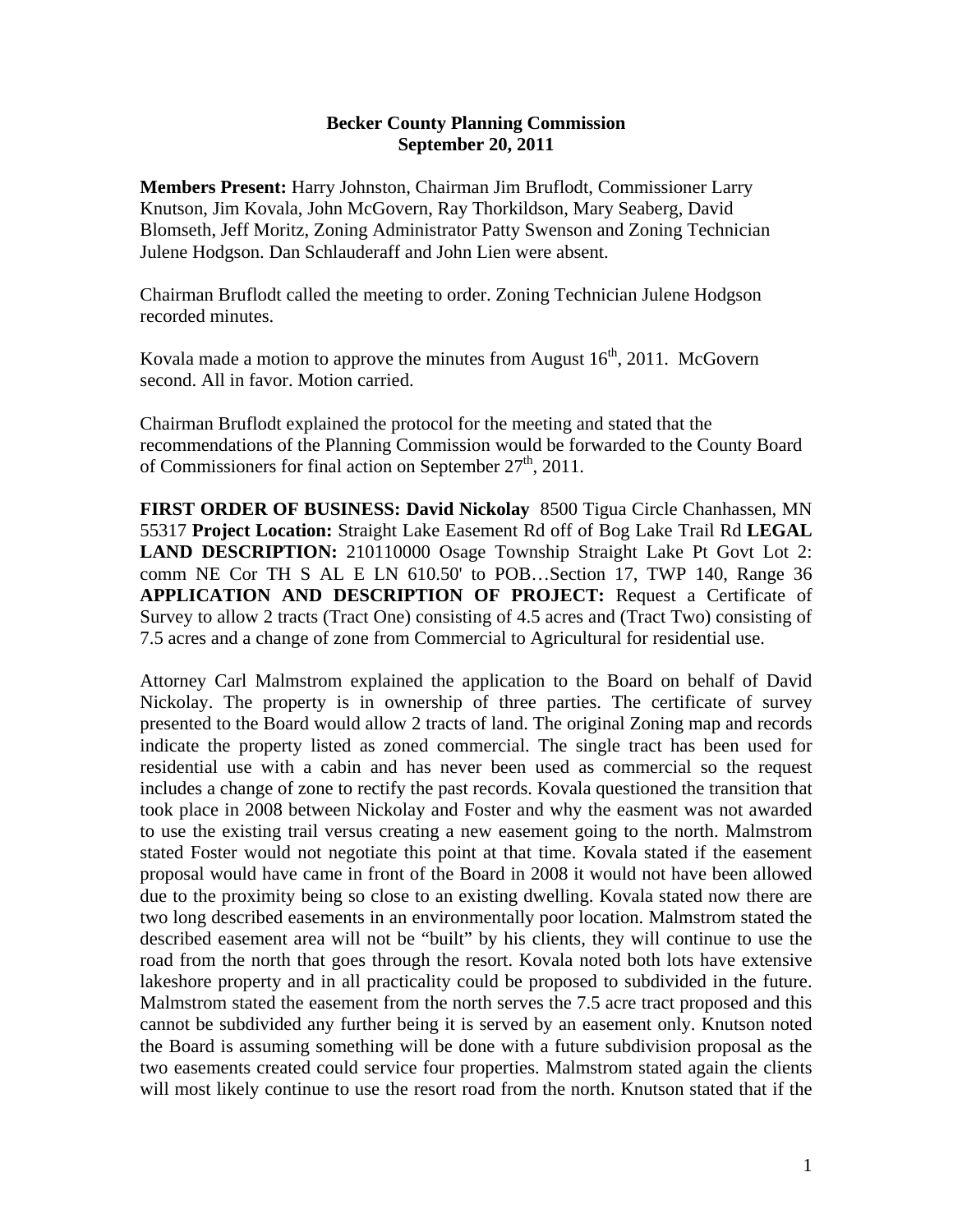clients use the resort road to the north, they are circumventing the Ordinance due to the Variance denial of 2002 prohibiting more properties to use the easement than what is allowed. Malmstrom stated that Foster has given permission to use the trail to Bog Trail Rd to access their property also.

Kevin Dierks spoke against the application on behalf of R & D Resort. He stated his family gave an easement to the entire "point" area with the verbal agreement the property would never be subdivided in the future. The easement was given to the one property as a whole and he did not agree with the request. Knutson stated the Board cannot deny the request based on a verbal agreement, they must look at the entire application to assure it meets the criteria of the Ordinance. Del Carver spoke regarding concerns with the application. He went over some points that are in the letter that is on file from several property owners. He noted the 2002 denial of an extended easement to more properties. Carver stated they felt the 2008 easement recorded went around proper channels. Knutson stated the Ordinance does not require the easement road to be built. Carver stated the neighbors felt if the road was built it would be a safety issue. Knutson noted the County cannot grant, control, enforce or discontinue an easement due to easements being solely between property owners. Malmstom stated the property will still have the same amount of owners using the same access to the property and he does not predict an increase in traffic. No one spoke in favor of the application. There was a written letter of opposition and concern from residents: Sherry Brakefield, Kathy Lofy, Robert Prichard, Brian Pollock, Lisa Pollock, Mike Carver, Bill Christlieb, Harlow Janssen, Del Carver, and Joann Christlieb. There was no written correspondence in favor of the application. At this time, testimony was closed and further discussion was held.

Knutson stated the application was cut and dry as far as dealing with one lot being split into two. They cannot look at what may be proposed in the future and the use of the current road is circumventing the Ordinance but the application in front of the Board is allowed. Kovala stated Foster pulled a fast one on the Board and there is not a lot to go back on with the easement recorded and already done, they have to look at what can be allowed. Thorkildson asked what jurisdiction creates an easement to which Bruflodt stated it is always between private parties. Swenson affirmed that private easements can only service two tracts of land. Thorkildson agreed the issue at hand is the application that meets the criteria. Seaberg stated the Board cannot see what will happen in the future but what is in front of the Board can be allowed. Blomseth noted they could subdivide the one property one more time to make a total of four lots.

**Motion: Thorkildson made a motion to approve a Certificate of Survey (as submitted) to allow 2 tracts (Tract One) consisting of 4.5 acres and (Tract Two) consisting of 7.5 acres and a change of zone from Commercial to Agricultural for residential use due to the request meets the criteria of the Ordinance. Seaberg second. All in favor, except Kovala and McGovern opposed. Majority ruled. Motion carried to approve.** 

**SECOND ORDER OF BUSINESS: Larry D Rasmussen** 16041 Co Hwy 6 Lake Park, MN 56554 **Project Location:** Co Rd 6 **LEGAL LAND DESCRIPTION:** 060170000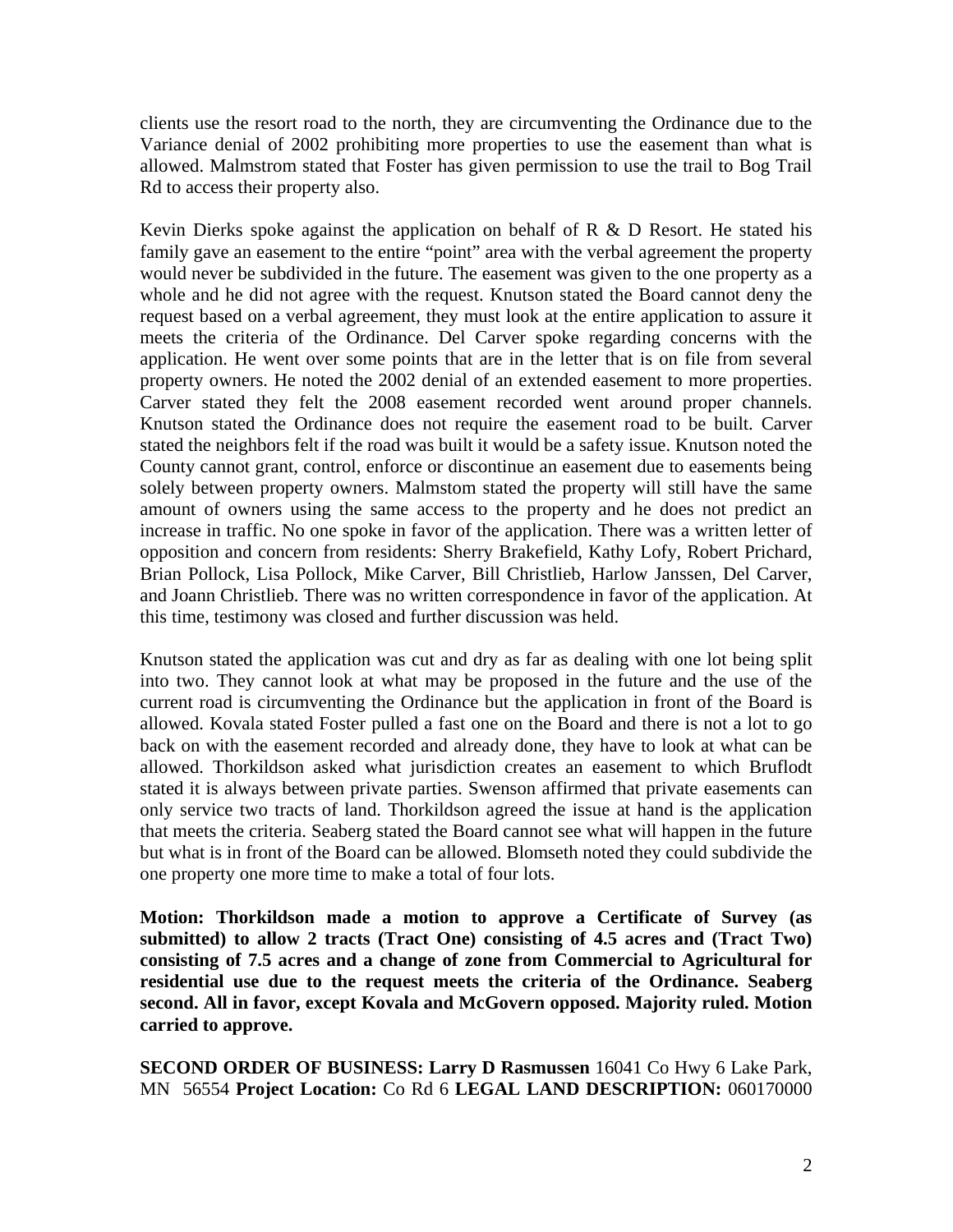Cormorant Township Big Cormorant Lake PT GOVT LOT 2: BEG 562.58' S & 474.07' SE OF NW SEC COR TO POB… Section 12, TWP 138, Range 43 **APPLICATION AND DESCRIPTION OF PROJECT:** Request a Certificate of Survey to allow 2 tracts (Tract A) consisting of 88,200 sq ft useable area and (Tract C) consisting of 54,400 sq ft useable area and a change of zone from Agricultural to Residential for residential use.

Scott Walz explained the application to the Board on behalf of the Rasmussen's. The request is to subdivide the property with both parcels having public road access. Part of the proposal includes a land swap between neighboring properties (lot line adjustment) due to some large trees. Walz stated the proposed lots will be buildable lots with a zone change request for both tract  $A \& C$ .

No one spoke in favor of the application. No one spoke against the application. There was written correspondence on file from Cormorant Township with no objection to the request. There was no written correspondence against the application. At this time, testimony was closed and further discussion was held.

The Board stated the request meets the criteria of the Ordinance. There were no further questions or concerns from the Board.

**Motion: Kovala made a motion to approve a Certificate of Survey (as submitted) to allow 2 tracts (Tract A) consisting of 88,200 sq ft useable area and (Tract C) consisting of 54,400 sq ft useable area and a change of zone from Agricultural to Residential for residential use due to the request meets the criteria of the Ordinance. Blomseth second. All in favor. Motion carried.** 

**THIRD ORDER OF BUSINESS: Richard & Shirley Stearns** 2905 88th Ave S Fargo, ND 58104 **Project Location:** North Cotton Lake Rd **LEGAL LAND DESCRIPTION:** 160276000 Holmesville Township Cotton Lake PT GOVT LOT 1 & PT NW1/4 NW1/4: COMM NW COR SEC 35 S 820' TO POB…Section 35, TWP 140, Range 40 **APPLICATION AND DESCRIPTION OF PROJECT:** Request a Certificate of Survey to allow 1 tract (Tract B) consisting of 1.02 acres useable area and a change of zone from Agricultural to Residential for Tract B only, for residential use.

Scott Walz explained the application to the Board on behalf of the Stearns. The son wants to purchase tract A and the owners would keep Tract B. There are wetlands indicated. Tract B has two easements conveyed within the property description. Both parcels have legal road frontage.

Cotton Lake Association President Kevin Swan spoke against the application. He outlined a letter that was submitted. The main concern was that the association members felt the proposal does not meet the criteria of Chapter 5 and the owners are creating a nonconforming lake tract. Swans understanding is any new lots created should meet the criteria of 150' of lakeshore. Swenson stated they are not creating a new lake parcel, the 10' lake access has been a part of the original tract since it was created as a lot of record, they are not creating anything new, it is already there. Swan stated he thought the request